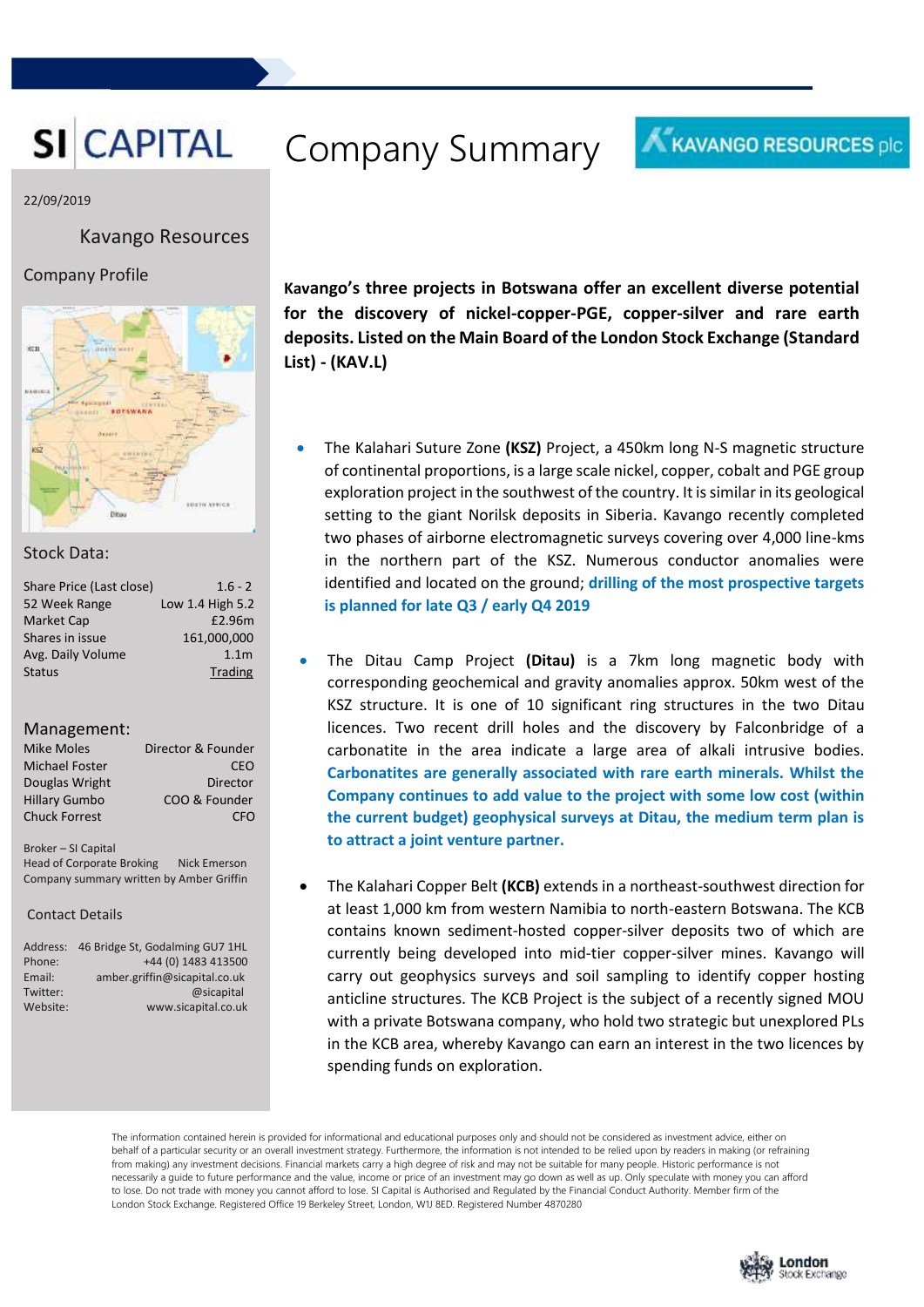#### **Management**

**Mike Moles**(Director and Founder) is a geologist with a degree in African Studies and 30 years' experience in mineral exploration in southern Africa. **Michael Foster** (CEO) is a geologist and MBA, with 35 years' experience of the minerals industry worldwide. **Douglas Wright** (Director) has 30 years' experience in finance in the City of London. **Hillary Gumbo** (COO and Founder) is a geologist with a MSc in geophysics for mineral exploration. **Chuck Forrest** (CFO) is an accountant who has worked for 30 years in the minerals, financial and legal sectors in Asia and Africa.

#### **Location**

The small town of Hukuntsi, in central SW Botswana, is located within the KSZ project area. It is 500km from the capital city, Gaborone, and reached on excellent tarred roads. Hukuntsi has an operating airstrip, essential stores and supplies, and several small hotels. Kavango rents a house in the town for its geologists, with internet access and air-conditioning.

The larger town of Ghanzi, population of approx. 15,000, is strategically located just off the main Gaborone-Windhoek highway and is central for the KCB project area.

Infrastructure in Botswana is generally excellent.

#### **Botswana**

Botswana is rated the best jurisdiction in Africa for mining by the Fraser Institute and is the least corrupt according to Transparency International. The Minerals Act provides for up to seven years of tenure for prospecting licenses, subject to standard terms and conditions; it is transparent and well managed.

#### **Principle Projects**



 *Location of Licences in Botswana*

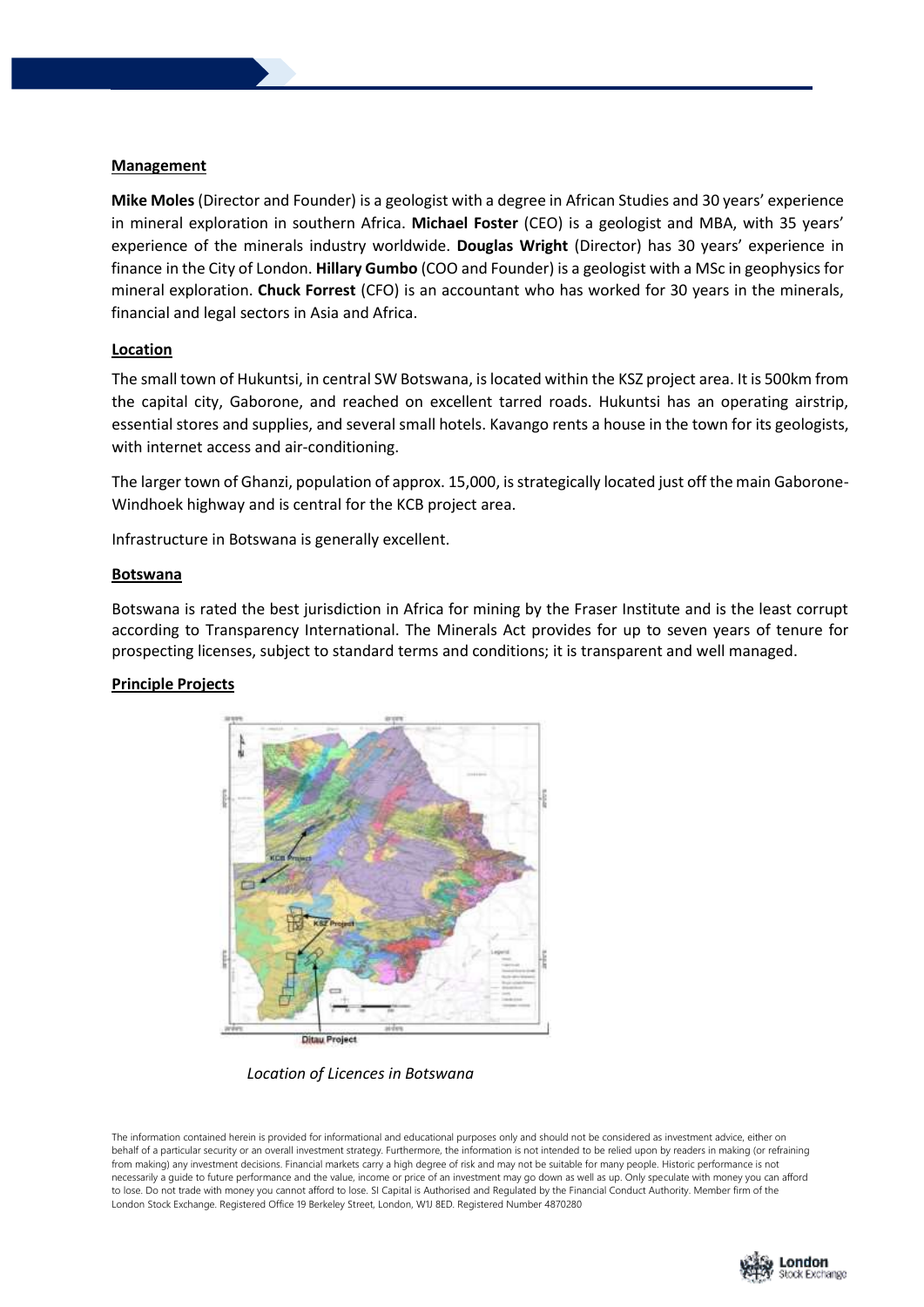#### **Kalahari Suture Zone (KSZ)**

The KSZ is a 450km long crustal scale discontinuity first identified from a Canadian funded regional aeromagnetic surveys flown over Botswana in the mid-1970s. The magnetic anomalies were interpreted to be related to the Tshane Complex represented by large volumes of mafic magma which are believed to have been emplaced in the late to middle Proterozoic (1.1Ga) during a major rifting event. A much later (180Ma) magmatic episode thought to be related to the break-up of the Gondwana super-continent emplaced a sequence of gabbros and dolerites into the Karoo sediments. These have been interpreted as feeder zones to the vast basalt lava flows which once covered much of southern Africa. *This type of geological setting with mafic rocks intruded into existing sediments is prospective for nickel-copper-PGE deposits as we explain later in this note and has similarities to the extensive Norilsk-Talnakh deposits in Russia.*

The area was partially drilled in the early 1980s by the Botswana Geological Survey, and later in the 1990s, most notably by Falconbridge. Gabbros were variably intersected by drilling, but often missed due to technical drilling issues. The holes that did intersect such complexes were interpreted to have hit barren, non-mineralised gabbros.

#### Kavango's geological model

In 2015, Kavango re-logged the core from historic drilling (1980s holes) which was still available. The core was also analysed with a handheld Niton™ XRF gun and tested for magnetic susceptibility. In addition, samples from the gabbro were taken for assay and whole rock geochemistry. Initially, the results from the core and XRF although interesting, were underwhelming from an economic standpoint. However, Kavango's view changed rapidly after receiving the results from the analysis of the whole-rock geochemistry, which had been interpreted by Dr Martin Prendergast, a world expert in mineral deposits associated with mafic/ultramafic intrusives. Dr Prendergast concluded that it seemed likely that many of the metals appeared to have been removed from the crystallising magma probably by "free" sulphur in the system introduced by the incorporation of significant amounts of sulphur rich sedimentary rock (coal measures) into the magma. Dr Prendergast's report suggests that free sulphur may have combined with metal elements (Fe, Cu, Ni, PGEs) to form an immiscible liquid during magma crystalisation and that this dense liquid could have been concentrated (by gravity or mechanical pressure) into discrete locations either within or adjacent to the main gabbroic body. The task of the exploration company is therefore to identify the location of these deposits.

#### An analogue to world-class Ni-Cu-PGE magmatic deposits

Magmatic sulphide deposits are an important source of nickel, copper, PGEs (platinum, palladium etc) typified by world-class deposits such as Norilsk (Russia), Pechanga (Russia), Voisey's Bay (Canada) and Kabanga (Tanzania). These deposits form in several different styles (see below), but the genetic model is broadly similar.

#### Interpretation for KSZ

Whilst Kavango's projects remain at an early stage of exploration, the geological setting and geochemistry justify a major exploration programme. Some of the major components required to generate a magmatic deposit have been recognised in the KSZ area:

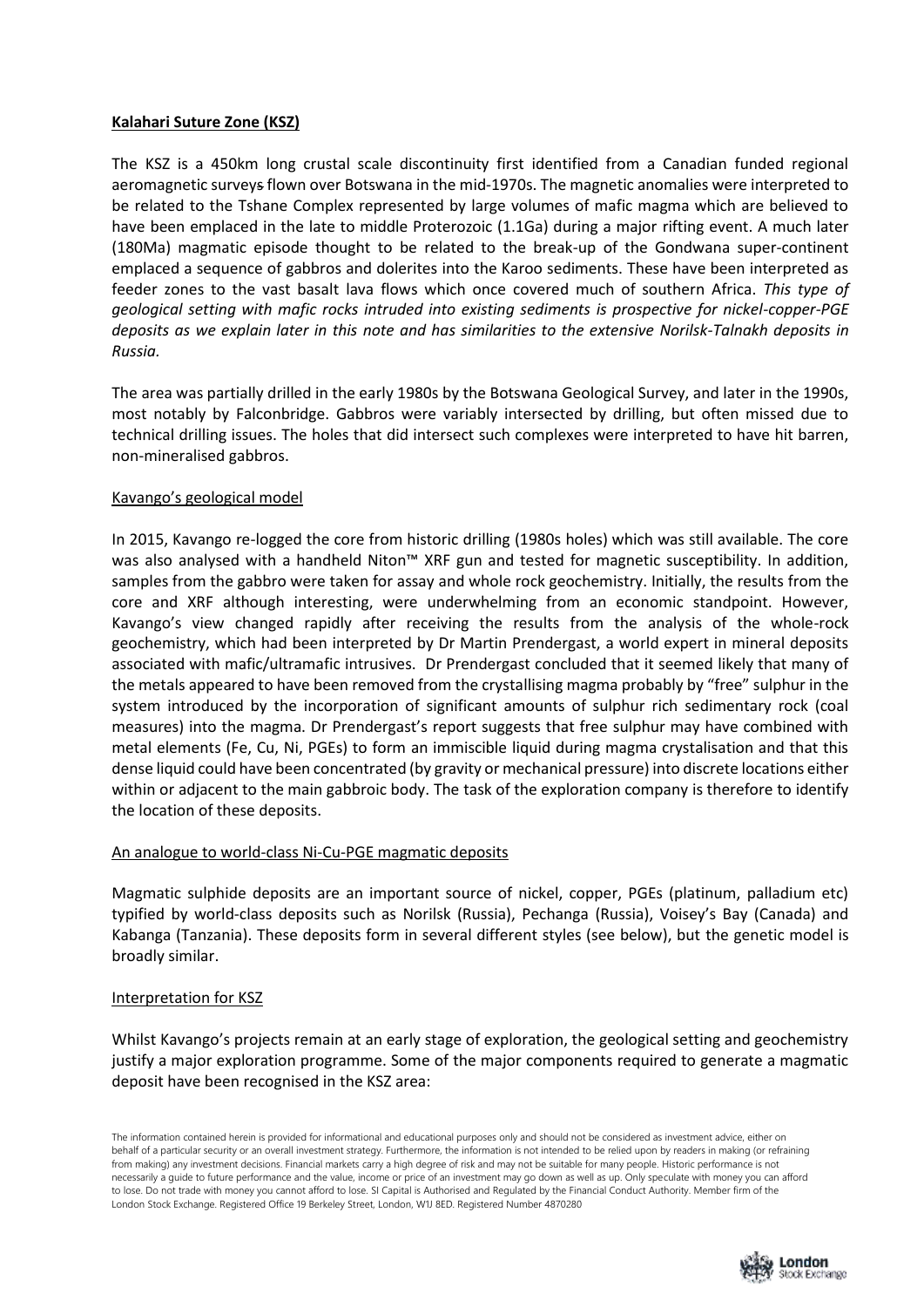- A deep, crustal scale discontinuity has been identified the KSZ. This provides the source for the generation of large quantities of magma.
- The magmas are seen to intrude into the upper Karoo sequences which contain various sulphur bearing lithologies including coal measures. These may have acted as a source of sulphur to induce sulphur saturation.
- The recent work by Dr Prendergast provides evidence that the Karoo age gabbroic bodies along the KSZ have undergone metal depletion. The inference is that these gabbros at some point became sulphur saturated, and that the sulphides, after scavenging chalcophile elements from the silicate melt, have been removed from the magma and concentrated in a restricted locality.

#### Exploration by Kavango

Kavango has now conducted helicopter borne electromagnetic (EM) surveys in two phases over the northern part of the KSZ structure. This represents about one third of the company's ground holdings on this project.

Helicopter borne time-domain EM is the most suitable geophysical technique to detect buried massive and semi-massive sulphide bodies normally to depths in excess of one kilometre. However, due to the highly conductive nature of the surficial Kalahari sands, clays and calcretes, average depth penetration of the Phase 1 survey was only 167m. This is not enough to identify the deeper conductors.

By December 2018, a new 12.5hz (deep penetrating) system developed by SkyTEM had become available and the company was contracted to fly the Phase 2 survey (2,200 line/kms). Depth penetration was improved dramatically, achieving an average of 398m. As a result, fifty-one conductive targets were identified, many of them covering multiple flight lines (500m apart).



 *Figure: Example of a vertical cross section from Kalahari sediments on surface (blue), shows resistive intrusive gabbro (grey). (Aarhus Geophysics).*

The data for the survey was modelled in Denmark by the Company's geophysical consultant Aarhus Geophysics using state of the art 3D modelling software. This allows Kavango's geologists to generate both horizontal and vertical "sliced" images of the conductive geology, which helps understand the geology (in 3D) as well as identify potential drill targets.

Ground follow up is now being undertaken. This includes CSAMT resistivity profiles and IP surveying to confirm exact position, gauge depth to source and the presence of disseminated sulphides prior to drilling. Since most of the gabbro feeder zones (sills) are thought to lie reasonably close to surface, only those lying above 350m depth will (initially) be followed up with drilling.

## *A drilling program is currently being designed and is planned to start in early Q4 2019.*

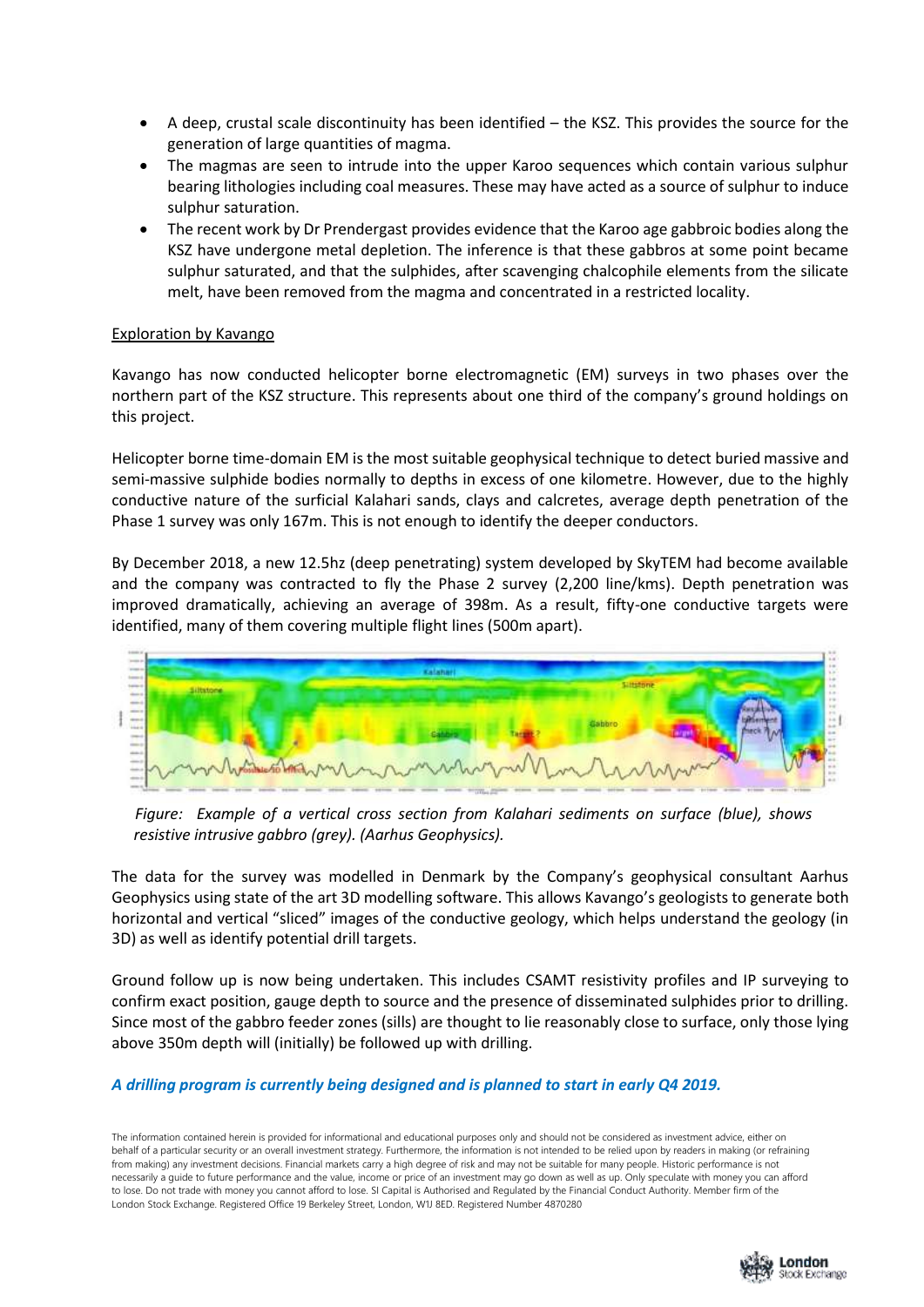#### **Ditau Project**

The project currently consists of 2 Prospecting Licences totalling 1,385.6  $km^2$  (PL 169/2012 and PL 010/2019).

#### History of Kavango's Exploration at Ditau

Kavango's Prospecting licence PL169/2012 was originally applied for as having potential to host Banded Ironstone Formation (BIF) iron ore deposits. Although no BIF was discovered, the company's geologists noted a number of magnetic ring features within the licence area. Regional soil geochemistry was conducted over many of the features and one of them produced soil anomalies (particularly iron and zinc) that coincided with the magnetic anomaly outlining the ring structure, which was given the name "Ditau".

The magnetic anomaly appears to have an elongated shape and is approximately 7km x 5km in size. It is also associated with a gravity anomaly that had been detected during the Botswana national gravity survey (1973).

During the course of 2017 and 2018 more detailed soil geochemistry suggested that Zn and Fe anomalies were aligned along (mag) interpreted faults and fractures. This was followed by resistivity surveying (CSAMT) over a number of lines that cut across the anomaly.

The CSAMT profiles showed 2 very pronounced conductors (1.8km apart) down to at least 400m in depth. It was concluded that these conductors could represent massive sulphide deposits and should be drilled to confirm this hypothesis.



*Figure: CSAMT section on line L7250000N showing 2 conductors with proposed drill holes*

#### Drilling at Ditau

In February 2019, approximately 1,000m of drilling was undertaken by a local contractor. About 700m of this was in diamond core drilling. Only holes DitDDH1 and DitDDH3 were drilled due to the deeper than expected conductor source.

No massive sulphide was intersected, and the cause of the conductors detected by the CSAMT was not fully explained. Hole No. DitDDH1 intersected 75m of Kalahari sands and calcrete and thereafter remained in Karoo sediments until the hole was abandoned at 340.5m. In DitDDH3 (subsequently re-named DitDDH2) the Karoo sediments extended to 479m before intersecting altered gabbro. However, in some areas the Karoo sediments appeared to show fairly intense alteration together with pyrite and small amounts of chalco-pyrite (CuFeS<sub>2</sub>).

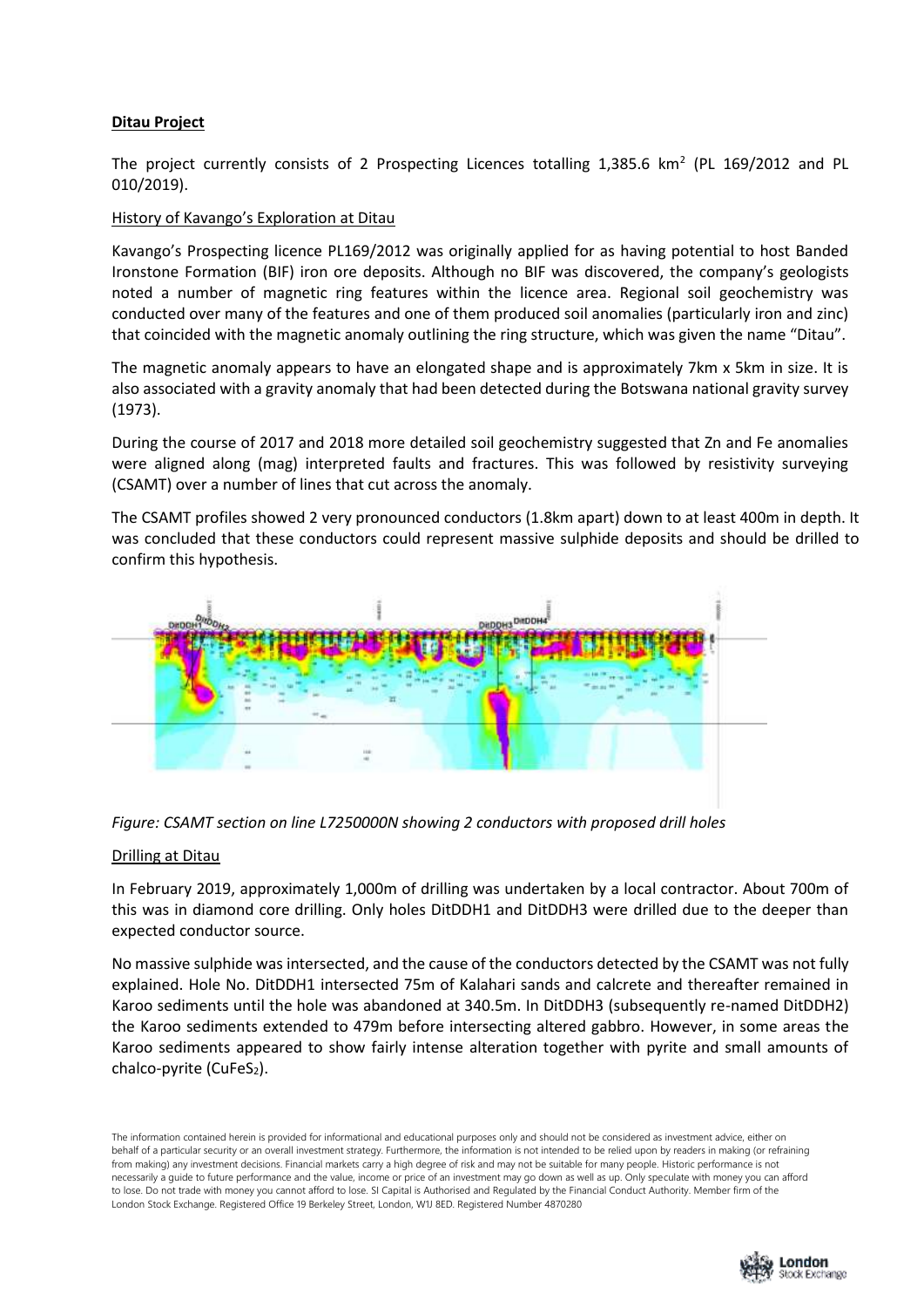#### Interpretation

The presence of elevated REEs in some sections of the Ditau core, together with elevated uranium, iron, potassium and calcium suggests that hydrothermal fluids related to alkali magmatism (including carbonatite) may have penetrated the Karoo sediments (fenite). This in turn suggests that the ring structures could represent an alkali igneous complex.

If the alkaline intrusives are Karoo (or even post Karoo) in age, they may lie relatively close to surface. Within PL 169/2012 and PL 010/2019 there are at least 10 ring structures. There would therefore seem to be considerable potential for the discovery of metal deposits within this complex.

This model was given significant support when it was found that in 1973 Falconbridge had discovered carbonatite about 50km north of Ditau whilst they were looking for kimberlites. Apparently, the company used "jumper drills" to intersect 3 carbonatites close to surface but did not analyse the drill chips. One of the drill collars is reported to be still capped and visible.



*Figure: 1st Vertical Derivative map showing location of the two project licences and a number of ring structures. (image is approx. 90km on the diagonal)*

#### Future Plans at Ditau

The strategy now is to use gravity and ground magnetic surveys to identify carbonatite targets within Kavango's licences. Those targets selected should then be tested with fence lines of shallow percussion holes to confirm the presence of carbonatite and carry out initial geochemical analysis for potential economic mineralisation.

Whilst Kavango is optimistic that economic mineralisation might be found at Ditau, the company does not currently have the resources to undertake the necessary exploration. It is therefore undertaking preliminary discussions with a number of industry partners with a view farming out the project (both licences).

#### **Kalahari Copper Belt (KCB)**

On 2 September 2019 Kavango announced the signing of a Memorandum of Understanding ("MOU") with the Botswana company, LVR GeoExplorers (Pty) Ltd ("LVR"), to farm into two Prospecting Licences in the Botswana section of the highly prospective sedimentary copper province known as the Kalahari Copper Belt ("KCB"). The MOU provides for a staged Farm-In, which will give Kavango the right to earn up to a 90% interest in both or either of the licences.